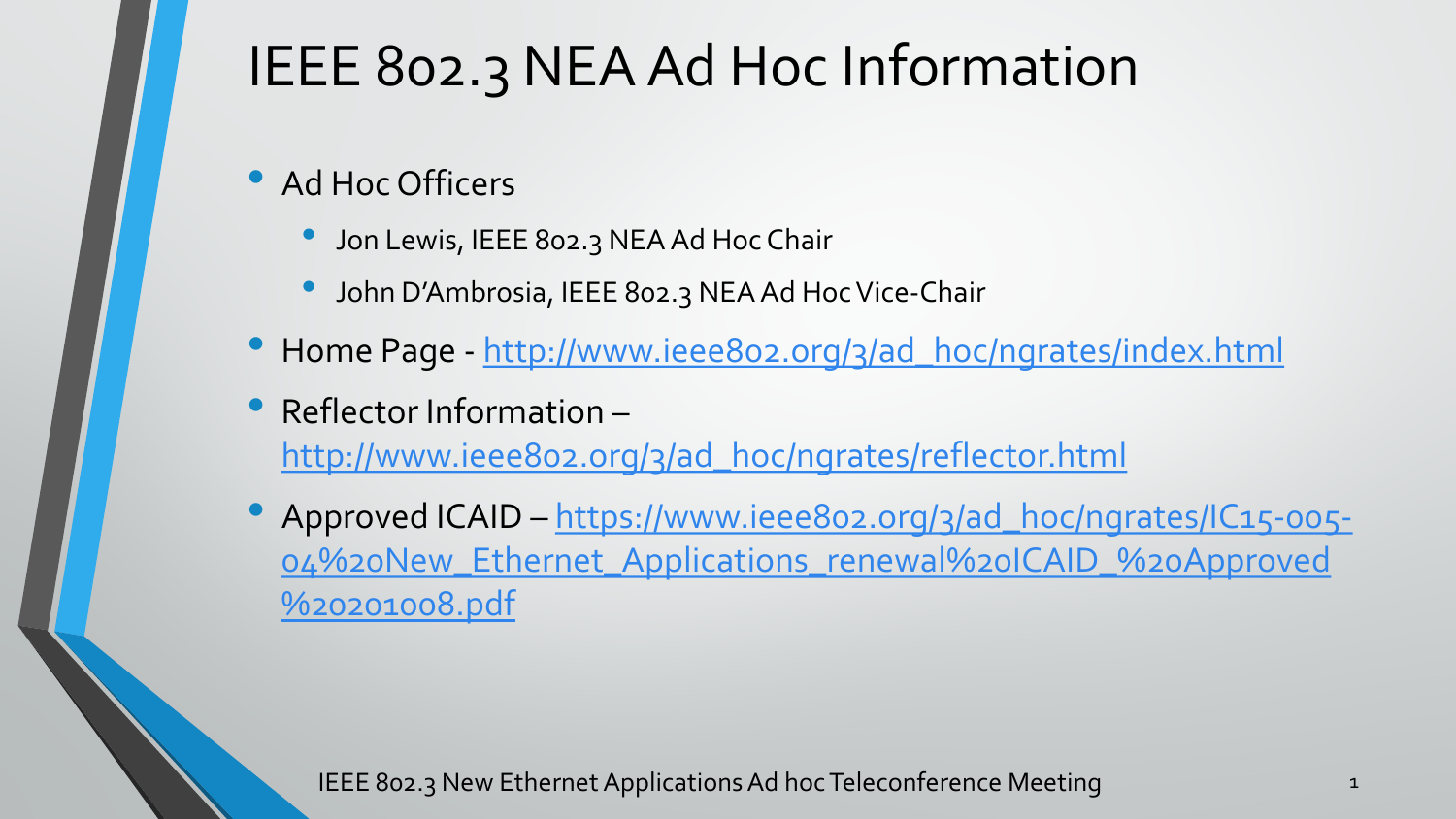# Key Aspects of IEEE 802.3 NEA Ad Hoc

- Goals
	- Assess emerging requirements
	- identify gaps not currently addressed by IEEE 802.3 standards
	- Facilitate building industry consensus
- Note
	- Any individual with an in-scope activity can leverage this ad hoc. Contact ad hoc chair.
	- Does not supersede any existing rules or processes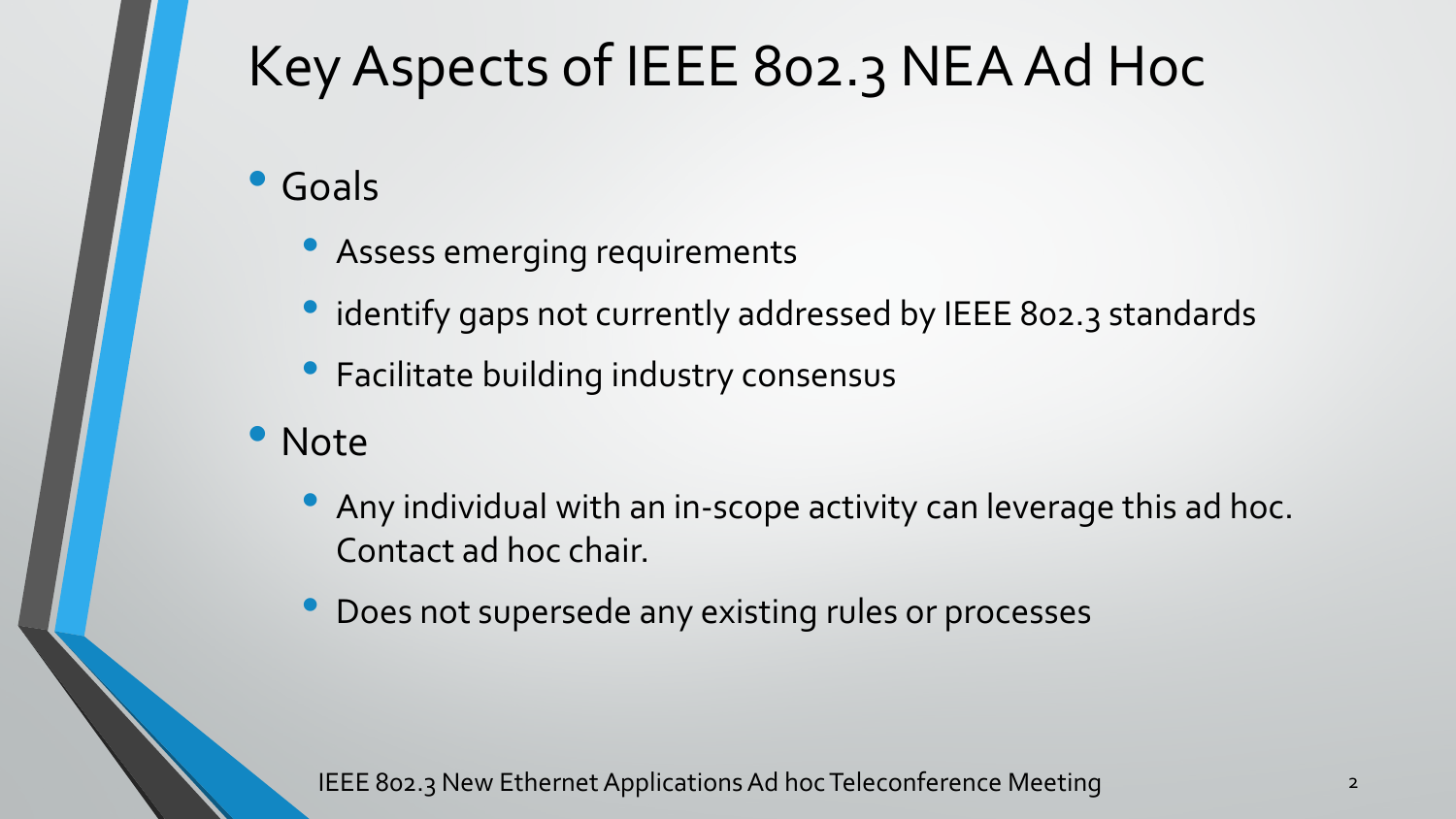## IEEE 802.3 NEA Ad Hoc Output

- Multiple types of deliverables
	- Will provide records of the meetings, including minutes and supporting presentations.
	- May be the creation of one or more consensus presentations that are used as the basis for one or more Call-for-Interests to study new areas.
	- May be the creation, as appropriate, of white papers documenting the findings of the IC activity.
- Groups need to provide guidance on their proposed output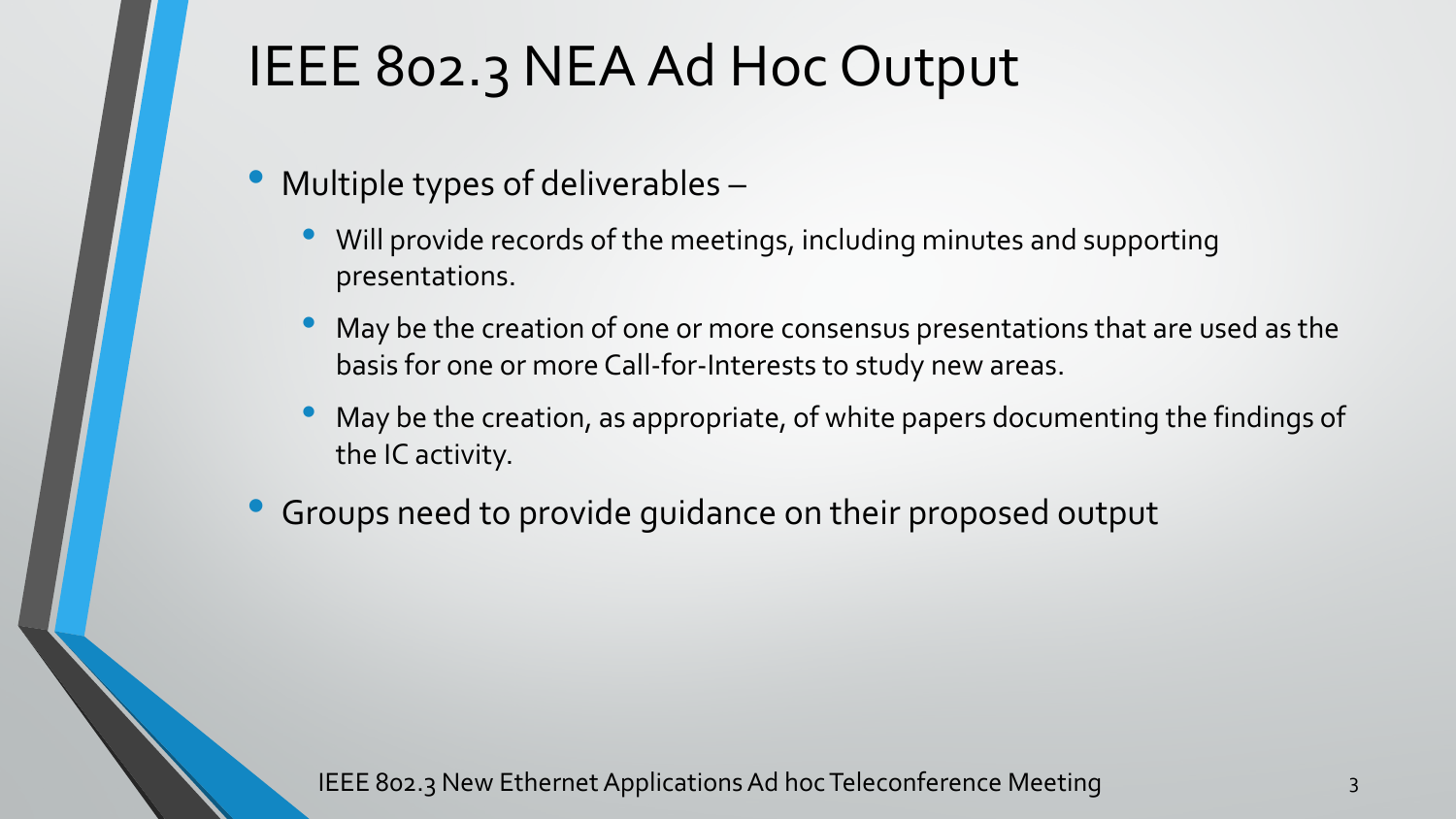### Requesting CFIs

- [IEEE 802.3 Ethernet Working Group Operations Manual](http://www.ieee802.org/3/rules/P802_3_OM_v6p1.pdf), See Subclause 4.2
	- A SG is formed when enough interest has been identified for a particular area of study within the scope of the WG. The first step in the process is a call for interest. This can be made at the WG opening plenary by any member. Any request to make a call for interest shall be made to the WG Chair. This request shall be made at least 35 days in advance of the start of the WG plenary. A SG can then be initiated by vote of the WG and must be approved by the LMSC EC. During this approval process the LMSC EC decides whether a SG is within the scope of the WG, should be moved to another Working Group or should be set up as an Executive Committee Study Group (ECSG).

#### • Translation:

- Requests must be made by 802.3 Members, i.e. voting members, to the 802.3 WG Chair
- Requests must be made 35 days in advance of the start of the WG Plenary (suggest using Sunday at start of Plenary week)
- Approved by the 802.3 WG and then by the 802 EC

#### • **CONSENSUS BUILDING IS KEY**

IEEE 802.3 New Ethernet Applications Ad hoc Teleconference Meeting 4